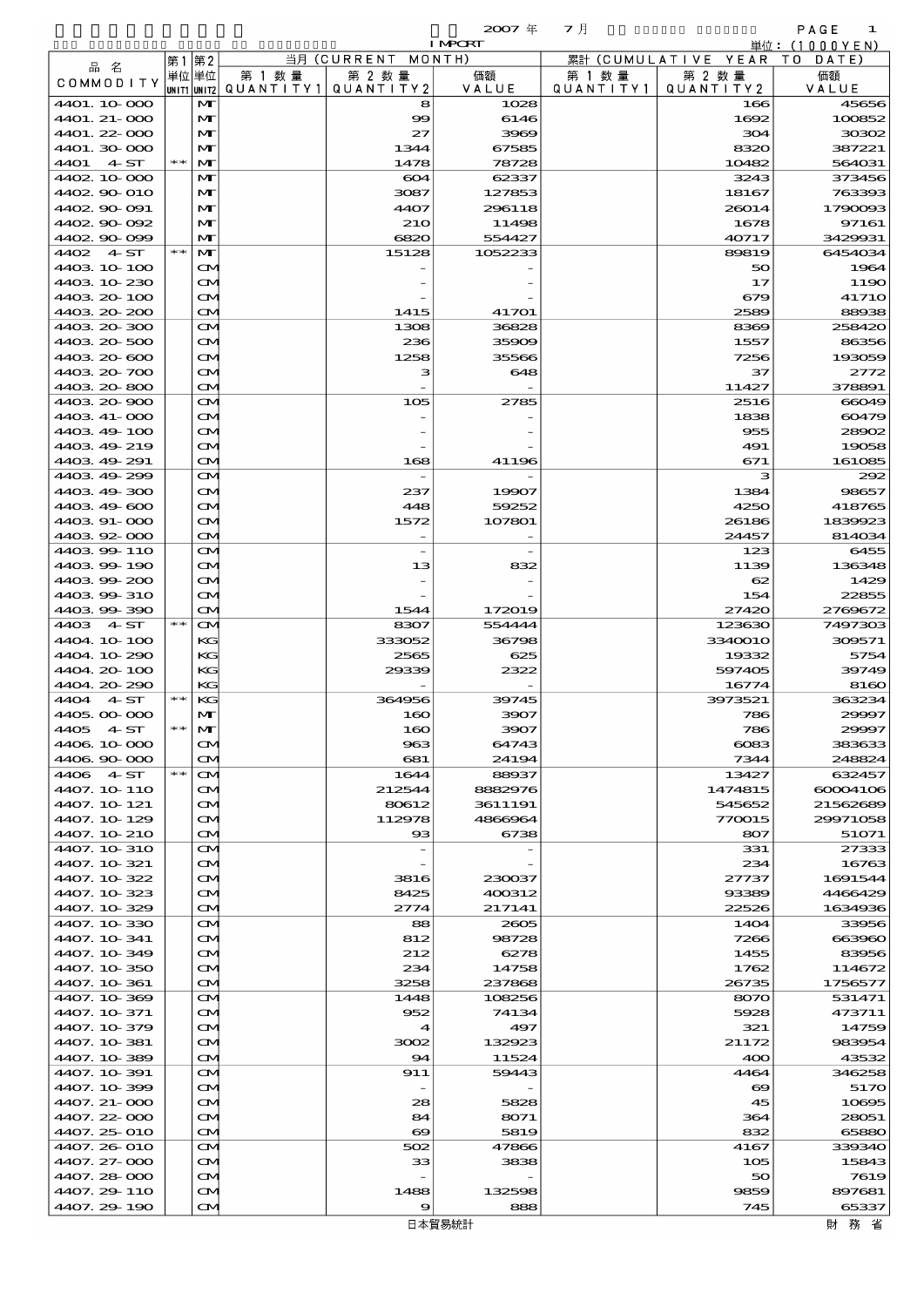| $2007 \text{ }$ | マ月 |
|-----------------|----|
| I NRC RT        |    |

|                              |      |                                |                    |                    | $2007 \text{ }$<br><b>I MPORT</b> | マ月                   |                     | PAGE<br>2                   |
|------------------------------|------|--------------------------------|--------------------|--------------------|-----------------------------------|----------------------|---------------------|-----------------------------|
|                              |      | 第1第2                           | 当月                 | <b>CURRENT</b>     | MONTH)                            | 累計<br>(CUMULATIVE    | YEAR                | 単位:(1000YEN)<br>T 0<br>DATE |
| 品名                           |      | 単位 単位                          | 第 1 数 量            | 第 2 数 量            | 価額                                | 第 1 数 量              | 第 2 数量              | 価額                          |
| COMMODITY                    |      | UNIT1 UNIT2                    | QUANTITY1          | QUANTITY2          | VALUE                             | QUANTITY1            | QUANTITY 2          | VALUE                       |
| 4407. 29. 215<br>4407.29.291 |      | $\mathbf{\infty}$              |                    | 61<br>500          | 22758<br>52380                    |                      | 405<br>1712         | 113220<br>172068            |
| 4407.29.299                  |      | $\mathbf{\Omega}$<br><b>CM</b> |                    | 4242               | 427844                            |                      | 28161               | 2589521                     |
| 4407.91-000                  |      | <b>CM</b>                      |                    | 1938               | 268765                            |                      | 14442               | 1946697                     |
| 4407.92-000                  |      | $\mathbf{\Omega}$              |                    | 1829               | 164961                            |                      | 12640               | 1118398                     |
| 4407.93-000                  |      | $\mathbf{\alpha}$              |                    | 530                | 87096                             |                      | 4385                | 692237                      |
| 4407.94 000<br>4407.95-000   |      | $\mathbf{\Omega}$              |                    | 171<br>1289        | <b>41013</b><br>133393            |                      | 1329<br>7667        | 278328<br>742468            |
| 4407.99-100                  |      | <b>CM</b><br><b>CM</b>         |                    | 36                 | 16357                             |                      | 538                 | 217517                      |
| 4407.99-200                  |      | $\mathbf{\Omega}$              |                    | 768                | 47516                             |                      | 7486                | 439646                      |
| 4407.99-310                  |      | $\mathbf{\alpha}$              |                    | 104                | 15904                             |                      | 653                 | 65719                       |
| 4407.99-390                  |      | $\mathbf{\Omega}$              |                    | $_{\infty}$        | 3092                              |                      | 37                  | 3863                        |
| 4407.99-500<br>4407<br>4~ST  | $**$ | <b>CM</b><br>$\mathbf{\Omega}$ |                    | 11568<br>457526    | 1099373<br>21547733               |                      | 84362<br>3194536    | 8192498<br>142480531        |
| 4408 10 010                  |      | <b>SMKG</b>                    | 77521              | 157121             | 70962                             | 482716               | 977782              | 417294                      |
| 4408 10 190                  |      | <b>SMKG</b>                    |                    |                    |                                   | 4479                 | 2270                | 1329                        |
| 4408 10 210                  |      | <b>SMKG</b>                    | 233260             | 498698             | 25780                             | 1509428              | 3020134             | 169298                      |
| 4408 10 290                  |      | <b>SMKG</b>                    | 169409             | 61557              | 24835                             | 471512               | 212417              | 86708                       |
| 4408 31-210<br>4408 31-290   |      | <b>SMKG</b><br><b>SMKG</b>     | 111494<br>118978   | 178534<br>50416    | 16742<br>4651                     | 656578<br>738679     | 1065795<br>312461   | 97732<br>28825              |
| 4408.39-190                  |      | SMKG                           |                    |                    |                                   | 2314                 | 1183                | 1487                        |
| 4408 39 420                  |      | <b>SMKG</b>                    | 18535              | 5204               | 9558                              | 121773               | 32952               | 44804                       |
| 4408.39-520                  |      | <b>SMKG</b>                    | 4274               | $\infty$           | 432                               | 4274                 | $\bf{690}$          | 432                         |
| 440839590                    |      | <b>SMKG</b>                    | 6134               | 1993               | 2653                              | 39927                | 38171               | 41293                       |
| 4408 39 910<br>4408.39-990   |      | <b>SMKG</b><br>SMKG            | 94851<br>75085     | 55886<br>31085     | 15105<br>28338                    | 490653<br>469241     | 432327<br>190098    | 57405<br>106106             |
| 4408.90-120                  |      | <b>SMKG</b>                    |                    |                    |                                   | 4000                 | 1300                | 449                         |
| 4408.90-190                  |      | <b>SMKG</b>                    | 389                | 1525               | 4702                              | 96755                | 107460              | 75059                       |
| 4408 90 510                  |      | <b>SMKG</b>                    | 397569             | 88452              | 33640                             | 2798346              | 620116              | 232453                      |
| 4408.90-520                  |      | <b>SMKG</b>                    | 29862              | 4940               | 3027                              | 112293               | 22185               | 16607                       |
| 4408 90 610                  |      | <b>SMKG</b>                    | 560097             | 326203             | 77652                             | 4326416              | 2351306             | 525448                      |
| 4408.90-690<br>4408 4 ST     |      | <b>SMKG</b><br><b>SMKG</b>     | 2253495<br>4150953 | 1306316<br>2768620 | 475095<br>793172                  | 14046699<br>26376083 | 8486508<br>17875155 | 2875993<br>4778722          |
| 4409.100100                  |      | KG                             |                    |                    |                                   |                      | 2916                | 395                         |
| 44009 10 200                 |      | KG                             |                    | 97589              | 43320                             |                      | 949134              | 447015                      |
| 4409, 10 310                 |      | <b>CMKG</b>                    | 7216               | 3345750            | 676012                            | 56235                | 26220075            | 4767991                     |
| 44009 10 320<br>4409. 21-100 |      | <b>CMKG</b><br>KС              | 3083               | 1224702<br>32650   | 262215<br>4308                    | 22459                | 9118108<br>176610   | 1948169<br>41335            |
| 4409. 21-200                 |      | KG                             |                    | 2918               | 4735                              |                      | 20554               | 25212                       |
| 4409 21-900                  |      | <b>CMKG</b>                    | 26                 | 11825              | 3528                              | 302                  | 156286              | 42101                       |
| 4409.29-100                  |      | КG                             |                    | 80641              | 19719                             |                      | 287061              | 68078                       |
| 4409.29 200                  |      | KG                             |                    | 254877             | 148729                            |                      | 1375691             | 80080                       |
| 4409.29-910<br>4409.29-991   |      | <b>CMKG</b><br><b>CMKG</b>     | 2648<br>214        | 1996984<br>195152  | 373243<br>56424                   | 15305<br>2016        | 11420639<br>1739759 | 2088390<br>452369           |
| 4409.29-992                  |      | <b>CMKG</b>                    | 275                | 91032              | 25990                             | 1689                 | 558195              | 158570                      |
| 4409.29-999                  |      | CMKG                           | 9341               | 6835250            | 1616254                           | 72573                | 52121071            | 11578776                    |
| 4409 4 ST                    |      | KG                             |                    | 14169370           | 3234477                           |                      | 104146099           | 22418481                    |
| 4410 11- 110<br>4410 11-120  |      | <b>CMKG</b>                    | 286                | 218461             | 19980                             | 4369<br>81132        | 2938100<br>54056936 | 205251<br>3910190           |
| 4410 11- 190                 |      | <b>CMKG</b><br><b>CMKG</b>     | 12892<br>327       | 8582116<br>171396  | 637364<br>26075                   | 1951                 | 861106              | 134888                      |
| 4410 12 110                  |      | <b>CMKG</b>                    | 20631              | 13285708           | 842782                            | 112515               | 71645940            | 4514756                     |
| 4410 12 190                  |      | <b>CMKG</b>                    | 5543               | 3529239            | 270701                            | 23956                | 15000592            | 1086434                     |
| 4410 12 900                  |      | <b>CMKG</b>                    |                    |                    |                                   | 2                    | 1O11                | 313                         |
| 4410 19 100<br>4410 19 900   |      | <b>CMKG</b><br><b>CMKG</b>     | 1381<br>1          | 831405             | 65752<br>482                      | 4435<br>28           | 2817730<br>24147    | 204515<br>9082              |
| 4410.90-100                  |      | CMKG                           |                    | 1370               |                                   | $\tau\tau$           | 32668               | 7251                        |
| 4410 4 ST                    |      | <b>CMKG</b>                    | 41061              | 26619695           | 1863136                           | 228465               | 147378230           | 10072680                    |
| 4411.12-100                  |      | КG                             |                    | 1971873            | 116410                            |                      | 11579033            | 656587                      |
| 4411.12.200                  |      | KG                             |                    | 8506150            | 554194                            |                      | 47371947            | 2905830                     |
| 4411.13-100<br>4411.13-200   |      | KG<br>КG                       |                    | 128027<br>1832206  | 14838<br>230138                   |                      | 808714<br>14132652  | 105673<br>1542656           |
| 4411.14-100                  |      | KG                             |                    | 147466             | 16744                             |                      | 1368239             | 139681                      |
| 4411.14-200                  |      | КG                             |                    | 5485910            | 408797                            |                      | 41619871            | 2952504                     |
| 4411.92-000                  |      | KG                             |                    | 2201652            | 116528                            |                      | 16008045            | 882731                      |
| 4411.93-000                  |      | KG                             |                    | 127530             | 24290                             |                      | 1165781             | 197578                      |
| 4411.94 000<br>4411 4 ST     | $**$ | КG<br>KG                       |                    | 29969<br>20430783  | 8514<br>1490453                   |                      | 353686<br>134407968 | 82438<br>9465678            |
| 4412 10 111                  |      | <b>CMSM</b>                    |                    |                    |                                   | 32                   | 2750                | 2647                        |
| 4412 10 191                  |      | <b>CMSM</b>                    |                    |                    |                                   | 39                   | 16431               | 3509                        |
| 4412 10 199                  |      | <b>CMSM</b>                    |                    |                    |                                   | $\infty$             | 8426                | 6227                        |
| 4412 10 211                  |      | CMSM                           | 20                 | 1373               | 2661                              | 240                  | 18849               | 33077                       |
| 4412 10 219<br>4412 10 291   |      | <b>CMSM</b><br>CMSM            | 2                  | 74                 | 314                               | $\infty$<br>40       | 4568<br>16836       | 4968<br>4473                |
| 4412 10 299                  |      | <b>CMSM</b>                    |                    |                    |                                   | 122                  | 11864               | 13674                       |
| 4412 10 910                  |      | <b>CMSM</b>                    | 51                 | 3716               | 10433                             | 794                  | 53497               | 126144                      |
|                              |      |                                |                    |                    | 日本留見紘計                            |                      |                     | 8+1 致少                      |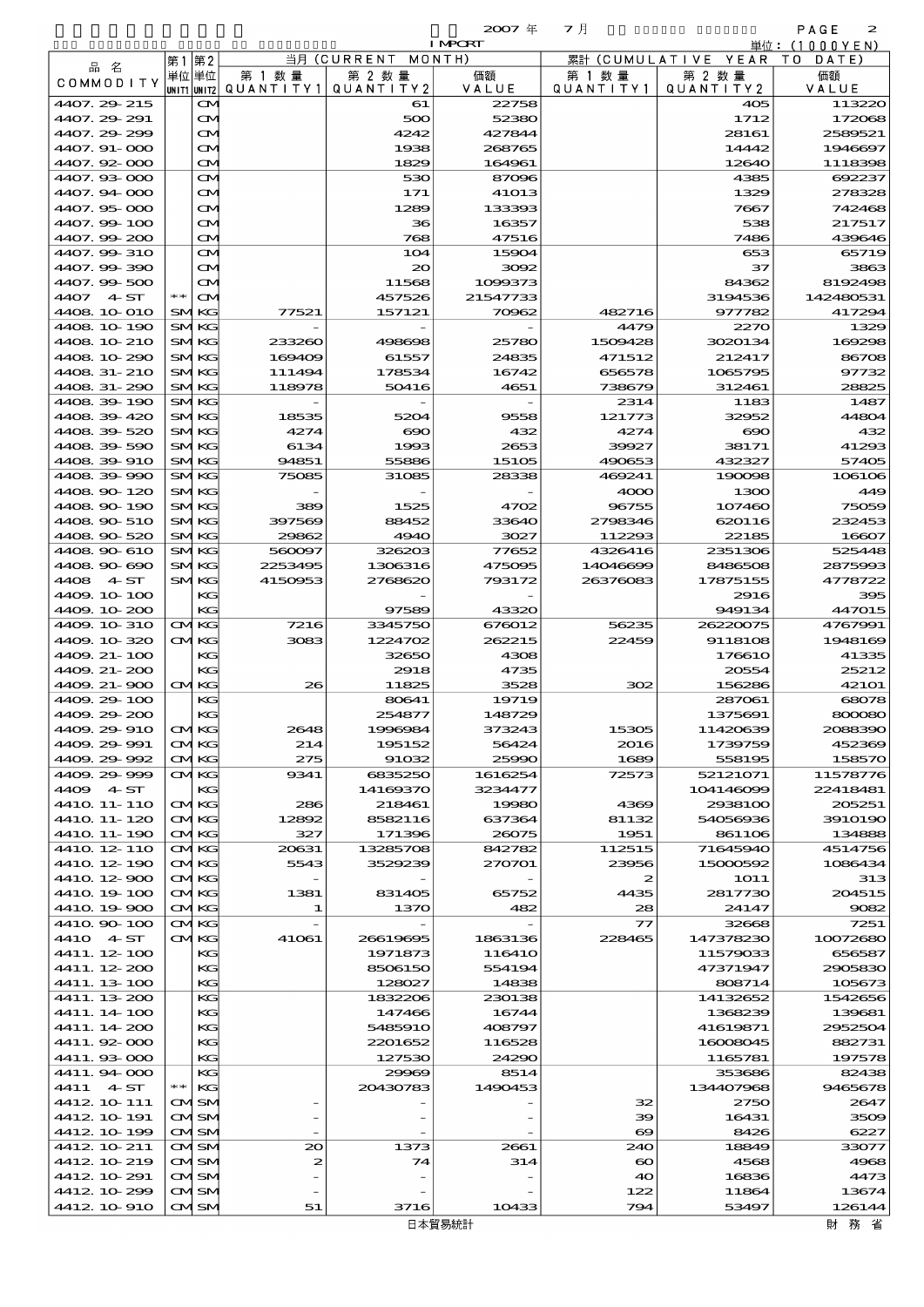|                          |              |             |                   | $2007 \text{ }$ | マ月             |                     | PAGE<br>з         |
|--------------------------|--------------|-------------|-------------------|-----------------|----------------|---------------------|-------------------|
|                          |              |             |                   | <b>I MPCRT</b>  |                |                     | 単位:(1000YEN)      |
|                          | 第1第2         |             | 当月(CURRENT        | MONTH)          | 累計 (CUMULATIVE | YEAR                | T O<br>DATE)      |
| 品 名                      | 単位単位         | 第 1 数 量     | 第 2 数量            | 価額              | 第 1 数 量        | 第 2 数量              | 価額                |
| COMMODITY                | UNIT1 UNIT2  | QUANTITY1   | QUANTITY 2        | VALUE           | QUANTITY1      | QUANTITY2           | VALUE             |
| 4412 10 990              | <b>CMSM</b>  | 11O         | 7725              | 17405           | 638            | 45473               | 98831             |
| 4412 31 - 111            | <b>CMSM</b>  |             |                   |                 | 120            | 10809               | 13379             |
| 4412 31-119              | CMSM         | 53          | 4544              | 7730            | 2185           | 182275              | 256780            |
| 4412 31-191              | CMSM         | 270         | 90886             | 63719           | 2673           | 809740              | 500921            |
| 4412 31-199              | <b>CMISM</b> | 1041        | 376000            | 180483          | 7609           | 2650723             | 1243522           |
| 4412 31-911              | CMISM        | 135         | 57426             | 11884           | 1550           | 652863              | 135223            |
| 4412 31-919              | CMISM        | 862         | 360875            | 62152           | 4501           | 1879039             | 375379            |
| 4412 31-921              | CMSM         | 888         | 200681            | 69058           | 5100           | 1103118             | 407930            |
| 4412 31-929              | CMSM         | <b>21O1</b> | 447066            | 134211          | 7313           | 1560549             | <b>461101</b>     |
| 4412 31-931              | CMISM        | 3864        | 370342            | 292268          | 28235          | 2744437             | 2000456           |
| 4412 31-939              | CMISM        | 6905        | 671400            | 447676          | 49586          | 4889934             | 3416213           |
| 4412 31-941              | CMISM        | 2434        | 139574            | 136679          | 14162          | 828646              | 743839            |
| 4412 31-949              | CMSM         | 1403        | 88652             | 103137          | 9025           | 581107              | 617147            |
| 4412 31-951              | CMSM         | 2           | 97                | 264             | $\tau$         | 2754                | 5873              |
| 4412 31-959              | CMISM        | 483         | 15580             | 36495           | 2672           | 81188               | 216341            |
| 4412 32 110              | CMISM        | 2582        | 212432            | 347135          | 14517          | 1157686             | 1975263           |
| 4412 32 190              | CMISM        | 1041        | 97559             | 88447           | <b>5610</b>    | 471478              | 446061            |
| 4412 32 911              | CMSM         | 621         | 248804            | 44511           | 2858           | 1169646             | 234553            |
| 4412 32 912              | CMSM         | 2330        | 511191            | 137924          | 12617          | 2786247             | 768406            |
| 4412 32 991              | CMISM        | 17217       | 1885123           | 663973          | 104689         | 11429336            | 4009796           |
| 4412 32 992              | CMISM        | 2407        | 154730            | 131092          | 19228          | 1276998             | 1070497           |
| 4412 32 993              | CMISM        | 1026        | 33848             | 67494           | 10803          | 310502              | 584912            |
| 4412 39 110              | CMSM         | 2968        | 150960            | 151789          | 11399          | 664634              | 614014            |
| 4412 39 190              | CMSM         | 5           | 471               | 2891            | 612            | 52133               | 49065             |
| 4412 39 910              | CMSM         | 294         | 74098             | 27516           | 1525           | 397970              | 119342            |
| 4412 39 991              | CMISM        | 1122        | 119877            | 60133           | 8925           | 932427              | 454913            |
| 4412.39.992              | CMISM        | 6616        | 316778            | 196828          | 19897          | 1146137             | 802941            |
| 4412 94 110              | <b>CMKG</b>  | 573         | 247211            | 29759           | 4480           | 1940622             | 232918            |
| 441294120                | <b>CMKG</b>  | 576         | 238097            | 25442           | 2931           | 1337440             | 150528            |
| 4412.94.190              | <b>CMKG</b>  | 992         | 390309            | 58104           | 3933           | 1617956             | 242363            |
| 4412 94 900              | <b>CMKG</b>  | 4711        | 2080533           | 239632          | 37875          | 16378313            | 1904072           |
| 4412.99-110              | <b>CMKG</b>  | 194         | 109303            | 29611           | 1285           | 706843              | 158178            |
| 441299-120               | <b>CMKG</b>  | 3273        | 1745682           | 323925          | 24809          | 12566909            | 2437758           |
| 4412.99-190              | <b>CMKG</b>  | 7303        | 3512570           | 624699          | 47790          | 23345401            | 3778072           |
| 4412.99-910              | <b>CMKG</b>  | 1411        | 968092            | 139202          | 11908          | 6838815             | 928666            |
| 4412.99-920              | <b>CMKG</b>  | 30495       | 15544595          | 1358766         | 212795         | 108520309           | 8904838           |
| 4412 99 990              | <b>CMKG</b>  | 1403        | 764939            | 108741          | 9941           | 5477933             | 738960            |
| 4412<br>$4\,$ ST         | M            | 109784      |                   | 6434183         | 707269         |                     | 41293785          |
| 4413 00 000              | <b>CMKG</b>  | 42          | 41478             | 19570           | 156            | 146899              | 62729             |
| 4413 4 ST                | <b>CMKG</b>  | 42          | 41478             | 19570           | 156            | 146899              | 6272              |
| 4414.00-000              | KG           |             | 1308508           | 506444          |                | 8611436             | 3371055           |
| 4414 4 ST                | $*$ KG       |             | 1308508           | 506444          |                | 8611436             | 3371055           |
| 4415 10 000              | NO KG        | 2454259     | 283953            | 80749           | 10673514       | 2567824<br>12410230 | 627053            |
| 4415.20.000              | NO KG        | 68126       | 1764206           | 142289          | 481572         |                     | 973018            |
| 4415 4 ST                | NO KG<br>KG  | 2522385     | 2048159<br>255706 | 223038<br>48958 | 11155086       | 14978054<br>1057221 | 1600071<br>289824 |
| 4416 00 000<br>4416 4 ST | $**$<br>  KG |             | 255706            | 48958           |                | 1057221             | 289824            |
| 4417.00 010              | KG           |             | 27006             | 34201           |                | 132049              | 152751            |
|                          |              |             |                   |                 |                |                     |                   |

| 4416 00 000  |       | КG           |         | 255706   | 48958    |          | 1057221   | 289824   |
|--------------|-------|--------------|---------|----------|----------|----------|-----------|----------|
| 4416 4 ST    | $***$ | KG           |         | 255706   | 48958    |          | 1057221   | 289824   |
| 4417.00 010  |       | KG           |         | 27006    | 34201    |          | 132049    | 152751   |
| 4417.000020  |       | KG           |         | 268331   | 62389    |          | 1782526   | 433836   |
| 4417 4 ST    | $***$ | KG           |         | 295337   | 96590    |          | 1914575   | 586587   |
| 4418 10 000  |       | KG           |         | 1655471  | 779523   |          | 9660156   | 4392166  |
| 4418 20 000  |       | КG           |         | 5459277  | 1968594  |          | 36587742  | 12761318 |
| 4418 40 000  |       | KG           |         | 242605   | 32659    |          | 572308    | 77748    |
| 4418 50 000  |       | KG           |         | 19255    | 4918     |          | 128163    | 37432    |
| 4418 60 000  |       | KG           |         | 2971201  | 488442   |          | 28629925  | 4085072  |
| 4418 71-000  |       | KG           |         | 4020     | 1395     |          | 35570     | 13856    |
| 4418 72 000  |       | KG           |         | 236435   | 79371    |          | 1397698   | 421409   |
| 4418 79 000  |       | KG           |         |          |          |          | 159516    | 58421    |
| 4418 90 100  |       | <b>SMKG</b>  | 10647   | 124988   | 23944    | 83366    | 961971    | 148753   |
| 4418 90 210  |       | KG           |         | 101683   | 89576    |          | 629804    | 539006   |
| 4418 90 221  |       | NO KG        | 1071    | 8839     | 21946    | 7876     | 42389     | 121801   |
| 4418 90 222  |       | <b>CMKG</b>  | 61592   | 28406711 | 3921211  | 440080   | 201877323 | 26004828 |
| 4418 90 223  |       | КG           |         | 402195   | 118597   |          | 1613368   | 479356   |
| 4418 90 229  |       | KG           |         | 16887971 | 2983220  |          | 96770105  | 17930323 |
| 4418 4 ST    |       | KG           |         | 56520651 | 10513396 |          | 379066038 | 67071489 |
| 4419, 00-010 |       | <b>TH KG</b> | 1852784 | 9021744  | 1613895  | 12678405 | 61973816  | 10807998 |
| 4419.000.020 |       | KG           |         | 991971   | 555564   |          | 6907554   | 3623583  |
| 4419 4 ST    |       | KG           |         | 10013715 | 2169459  |          | 68881370  | 14231581 |
| 4420 10 000  |       | KG           |         | 227500   | 462023   |          | 1775992   | 2679372  |
| 4420, 90 010 |       | KG           |         | 70       | 315      |          | 1118      | 832      |
| 4420.90-090  |       | KG           |         | 826465   | 364228   |          | 6875964   | 2713499  |
| 4420 4 ST    | $**$  | KG           |         | 1054035  | 826566   |          | 8653074   | 5393703  |
| 4421, 10,000 |       | KG           |         | 203349   | 95127    |          | 1555485   | 673206   |
| 4421.90 010  |       | KG           |         | 24865    | 13688    |          | 177638    | 103181   |
| 4421.90 020  |       | KG           |         | 15300    | 1844     |          | 473920    | 50116    |
|              |       |              |         |          | 日木留易統計   |          |           | 財 務 省    |